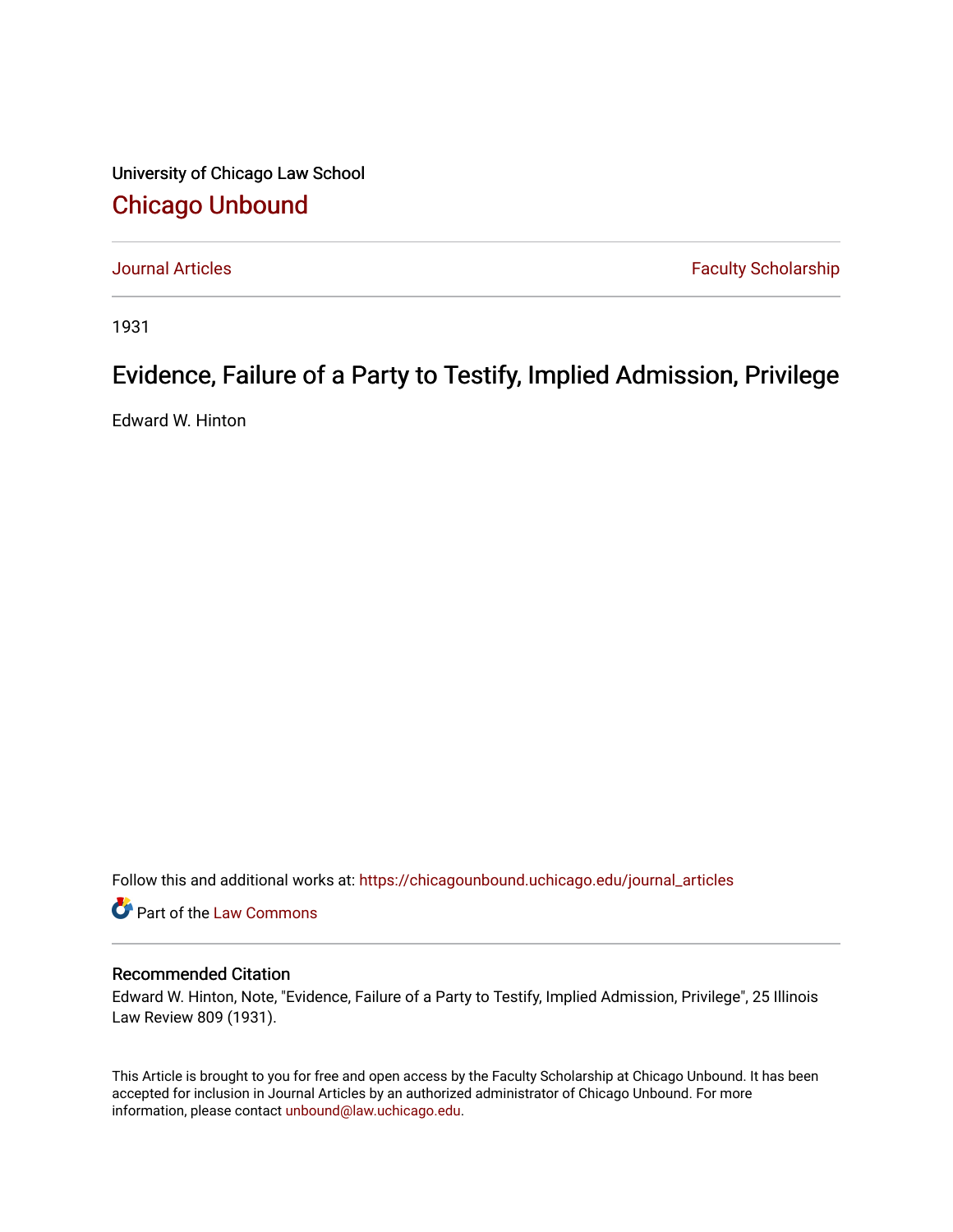arbitration could under the statutes be carried through and enforced even if the other party were absent. It is very questionable, however, if it is desirable to permit a party to obtain a judgment without service on the other party in such cases. The possibility of the misuse of such a statute to place an unwarranted burden upon an adversary may well outweigh the hardship in some cases upon a that judgment could be obtained against a non-resident party without service at any time would present a serious constitutional question. It might be urged that this was consented to in advance by the arbitration contract. But this would not be true when the question in issue is the making of the contract.

On the whole, the amendment seems to be a desirable addition to arbitration statutes modelled on the lines of the New York stature. Without it there is the possibility that a recalcitrant party would be able to delay the arbitration or annoy his opponent by merely refusing to go on, thus compelling the institution of court proceedings. It is true that an order might be obtained by a summary method. Yet some time is necessarily consumed, especially when a jury trial is demanded. The fact that a party willing to proceed is required to take the initiative is burdensome. Furthermore, the sometimes difficult question whether a party has merely failed to appear or whether he has actually withdrawn from the arbitration is avoided. $17$ 

Although the amendment may be good in its general purpose, the drafters of similar amendments in other jurisdictions may profit by the opinion of the Court of Appeals in this case. It should be expressly provided that a party continuing with the arbitration under protest should be permitted subsequently to attack the authority of the tribunal. It should be made clear that the objecting party may apply for a determination of the validity of the contract of arbitration, the power of the arbitrators, etc., pending the arbitrawhether it would be advisable to give a court discretionary power on the application of an objecting party to stay the arbitration proceedings pending a judicial determination of jurisdiction and similar matters.

## HAROLD C. HAVIGHURST.

EVIDENCE-FAILURE OF A PARTY TO TESTIFY-IMPLIED AD-MISSION-PRIVILEGE.-[Connecticut] A case' recently decided by the Supreme Court of Errors of Connecticut suggests several interesting problems. The action was brought by the administrator of a woman who had been struck and killed by an automobile driven by the defendant. There were no eyewitnesses to the accident, which occurred while the deceased was crossing the street at the regular

<sup>17.</sup> The question whether this makes any difference is suggested supra, note 3.

*<sup>1.</sup> Kotler v. Lalley,* (Conn. 1930) **151** At. 433.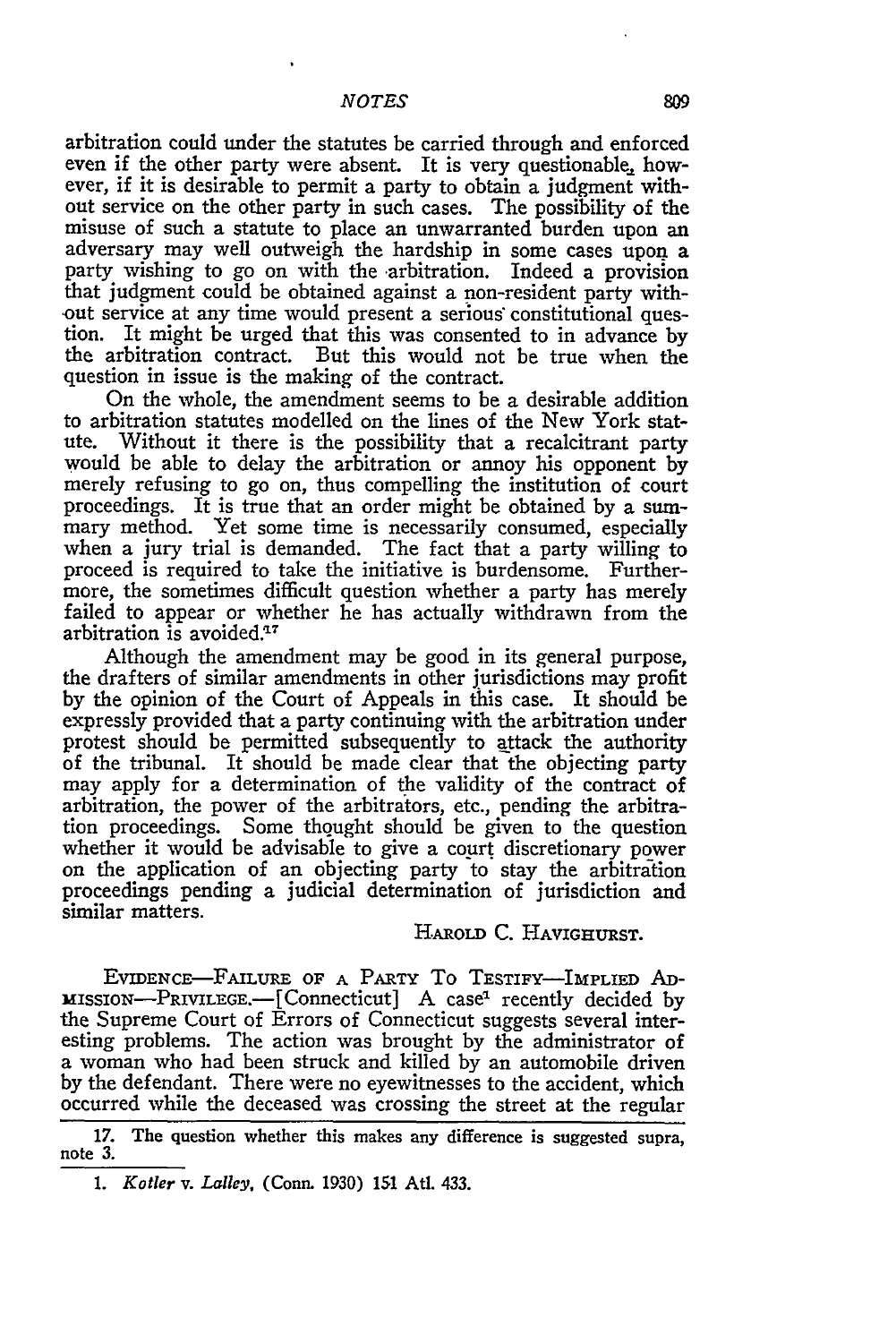crossing. The defendant had admitted the fact that his car struck the deceased; but he did not testify at the trial. At the close of the very scant evidence for the plaintiff, the trial court directed a nonsuit, and the appeal presented the question whether the case should have been submitted to the jury--i. e., whether there was evidence warranting a finding of negligence on the part of the defendant and freedom from contributory negligence on the part of the deceased.

In discussing the first of these problems the court observed:

"A review of the evidence leads us to the conclusion that the jury might reasonably and logically have found the defendant negligent. We think the trial court failed to accord the force which the law gives to the conduct of the defendant and the inferences and presumptions legally created thereby."

Then, after discussing the fact that the defendant did not stop after the accident, which had been treated in *State v. Ford2* as an implied admission, the court proceeded:

"In that case [State v. Ford] as in this, the defendant failed to take the stand to explain the occurrence, and we said, (page 497 of 109 Conn., 146 A. 828), and now affirm, that: 'The privilege of refraining from testifying, if he so elects, does not protect him from any unfavorable inferences which may be drawn by his triers from his exercise of the privilege'." **-**

The court was obviously speaking of the privilege against selfincrimination, since the common law<sup>3</sup> privilege of a party to a civil action not to testify for the adverse party had been abolished by statute4 in Connecticut.

While the point has not often arisen, the ruling seems sound enough, that the privilege against self-incrimination does not protect a party to a *civil* action from what otherwise would be proper adverse inferences from his exercise of the privilege. That privilege is designed to protect him from forced disclosure of matter that might be used to his prejudice in a criminal prosecution, and not to protect him from civil<sup>5</sup> liability.

Whether the same rule should be applied to a defendant exercising his privilege when he is prosecuted on a criminal charge, as the same court had ruled in the case<sup> $6$ </sup> referred to in its opinion, is a  $\degree$ much more doubtful problem. If the matter is viewed on a purely technical basis, the allowance of adverse inference from an exercise of the privilege does not technically force the defendant to testify, or be a witness against himself. He has perfect freedom to choose between the two evils.

- *5. Morris v. McClellan* (1908), 154 Ala. 639.
- 6. *State v. Ford* (1929), 109 Conn. 490.

<sup>2. (1929). 109</sup> Conn. 490.

*<sup>3.</sup> Rex v. Inhabitants of Woburn* (1808) 10 East 395; *Ben oist v. DarbV* (1848) 12 Mo. 196.

<sup>4.</sup> Gen. Stat. Conn. Rev. 1918. Sec. 5741.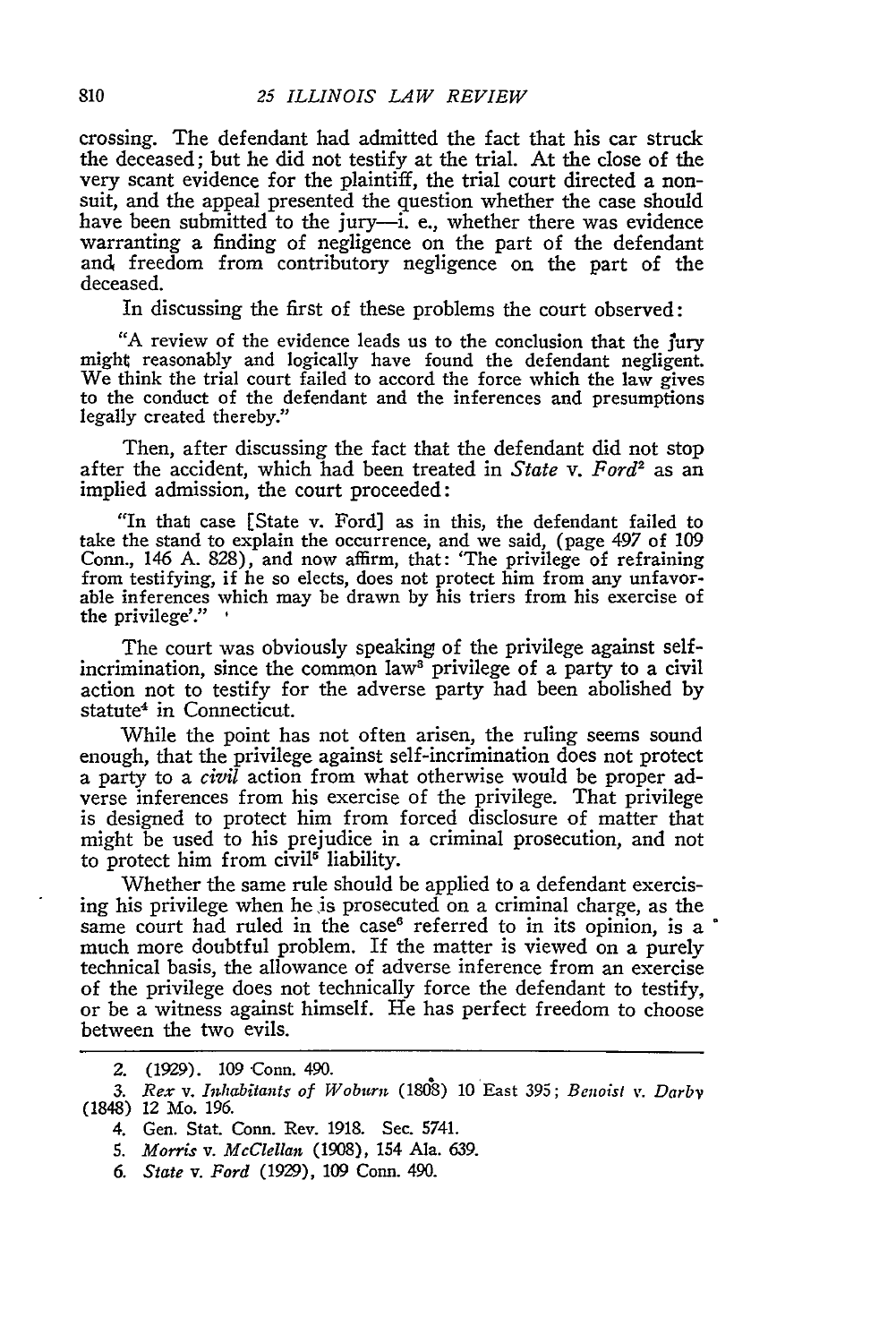## *NOTES*

But such a rule does make the privilege of silence practically worthless in all cases where his testimony would not be more damaging than a presumption or inference of guilt from silence. In the case of other privileges, such as that for communications between attorney and client, it is generally held that the policy on which the privilege is based precludes<sup>7</sup> adverse inference from its exercise. This view was thus expounded by Lord Chelmsford in the Wentworth case:

"The exclusion of such evidence is for the general interest of the community, and therefore to say that when a party refuses to permit professional confidences to be broken, everything must be taken most strongly against him, what is it but to deny him the protection which, for public purposes, the law affords him, and take away a privilege which can thus only be asserted to his prejudice."

The same view has been taken of the defendant's privilege against self-incrimination by courts that thought that the Constitution laid down a broad policy of protection which should not be stripped of its value by legalistic reasoning.<sup>8</sup> On the other hand the courts of Maine and New Jersey seem to have taken the view that the privilege should be restricted<sup>9</sup> to the narrowest limits possible.

In many states the statutes seem to foreclose all question in the criminal cases by prohibiting comment or presumption from the defendant's failure to testify.10 The Connecticut statute prohibited comment, but the court in the *Ford* case held that this did not prohibit adverse inferences. It is certainly an innovation to be told that a jury may properly consider matters which can not be discussed by counsel.

The English courts have held that a statute, prohibiting comment by *the prosecution* on the failure of a defendant to testify, did not preclude comment by the judge.<sup>11</sup> According to this reasoning it might be urged that a statute, like that of Illinois, declaring that the failure of the defendant to testify should not create any *presumption* against him, would not make it improper for the jury to draw inferences of fact from such silence, since there are differences between a presumption and an inference.

In fact in one case<sup>12</sup> the Supreme court apparently adopted that

*7. Wentworth* v. *Lloyd* (1664), **10** H. L. Cas. 589; *Pennwylvania R. R. Co. v.* Durkee **(1906),** 147 Fed. 99.

*8. People v. Tyler* (1869), 36 Cal. 522; *State v. Pavelich* (1928), 150 Wash. 411.

*9. State v. Bartlett* **(1867),** 55 Me. 200; *Parker v. State* (1898), 61 N. J. L. 308.

10. The Illinois statute is a good example. Ch. 38 sec. 734. Smith-Hurd's Ill. Rev. Stats., 1925: "Provided, however, that defendant in any criminal case or proceeding shall only at his own request be deemed a competent witness, and his neglect to testify shall not create any presumption against him, nor shall the court permit any reference or comment to be made to or upon the subject.

**11.** *Queen v. Rhodes* [1899] 1 Q. B. *77.*

*12. Raffel v. United States* **(1926), 271** *U.* **S. 494.**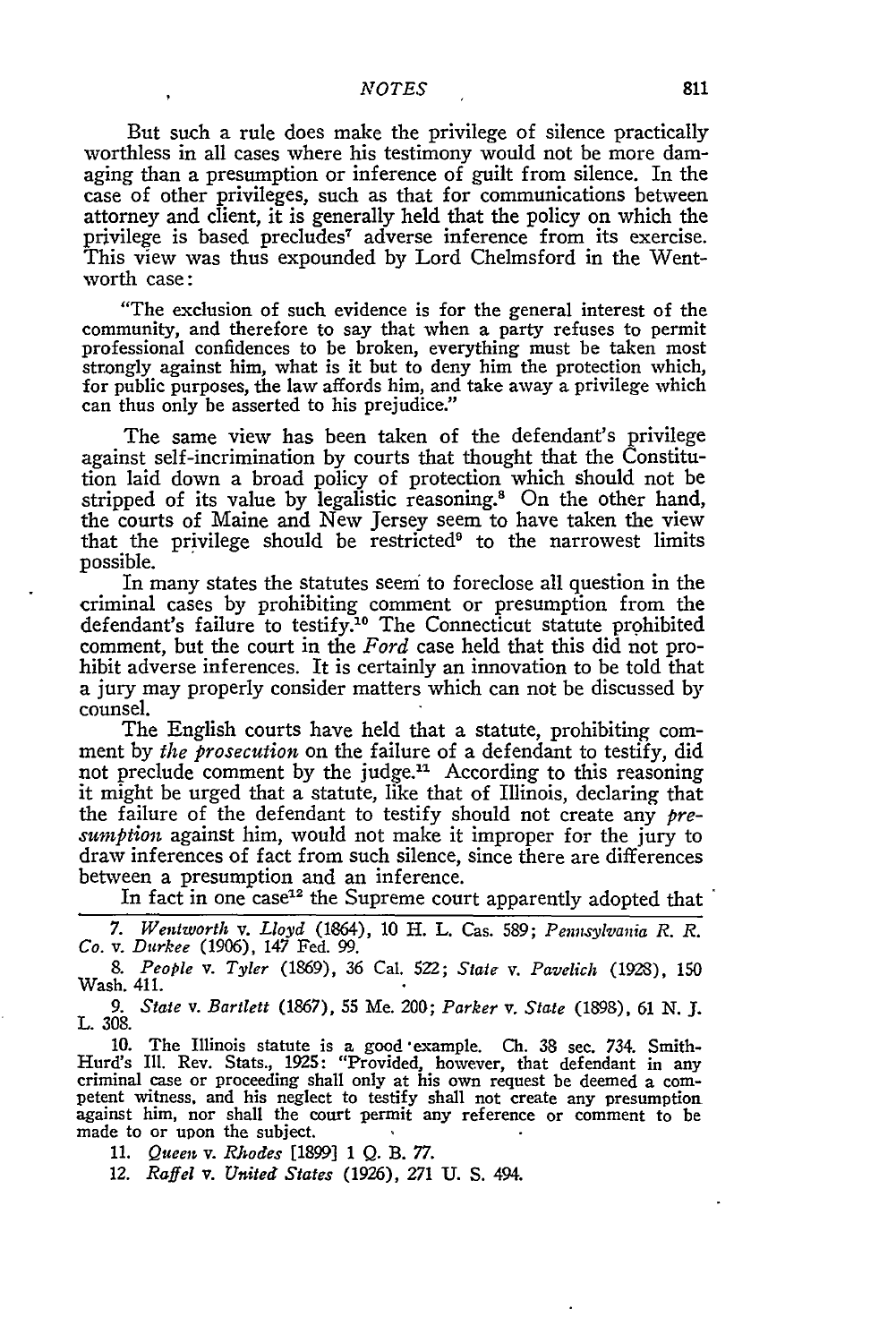view. The federal statute<sup>18</sup> provides that the failure of the defendant to testify shall not create a presumption against him, but the court held that a defendant who testifies on a second trial of his case might, for the purpose of affecting his credibility, be crossexamined by the judge as to his failure to testify on the first trial. This indicates that in the opinion of the court the jury were at liberty to draw unfavorable inferences as to the truth of his testimony from privileged and seemingly protected silence on the former trial.

These variant rulings mean that courts treat the constitutional privileges against self-incrimination and the supplementary legislation on that subject liberally or strictly according to their own views of sound policy.

But there is another problem quite independent of any question of privilege, and that is, whether the failure of a party to take the stand on his own behalf should be the subject of adverse inference in the absence of special circumstances.

There are a great many cases, which need not be cited, laying down broadly, subject to a few limitations, that the failure of a party to take the stand on his own behalf is the proper subject of adverse inference. The only limitations suggested are that a prima facie case must have been made against him, and the matter must be apparently within his knowledge. One court, at least, has rejected this rule on the ground of policy.14 In the *Ward* case the court quotes with approval the following passage from the opinion of Justice Bleckley in *Thompson v. Davitte:*

"We think, on the contrary, that it is becoming, and to be commended, in a party not to testify, if he can avoid it without positive injury to the cause of truth and justice. As long as he is unheard, there should be no presumption that his silence is counseled by pru- dence rather than modesty. While his case should not gain by his forbearance to testify, neither should it lose by it. Public policy forbids that a suitor should feel constrained to mount the witness stand for no purpose but to let the jury know that he has something to say in his favor, or to show that he can face the terrors of cross-examination without breaking down. The encouragement of anything like competition in swearing would be sure to breed perjury. Let those testify in their own behalf who voluntarily present themselves; but let no uncharitable imaginations light upon those who stay away, merely because they might swear if they would."

According to the writer's observation of many trials, there is no less danger of perjury today from competition in swearing then, there was when Justice Bleckley wrote.

The theory in support of the prevailing rule is that of an admission implied from silence. At best constructive or implied admissions are troublesome and unsatisfactory. The failure to deny or explain an adverse statement may, of course, be due to the fact

<sup>13. 28</sup> U. S. C. A. sec. 632.

<sup>14.</sup> *Thonpson v. Dazitte* (1877), 59 Ga. 472, approved in *Ward v. Morris* (1922), 153 Ga. 421, at 425.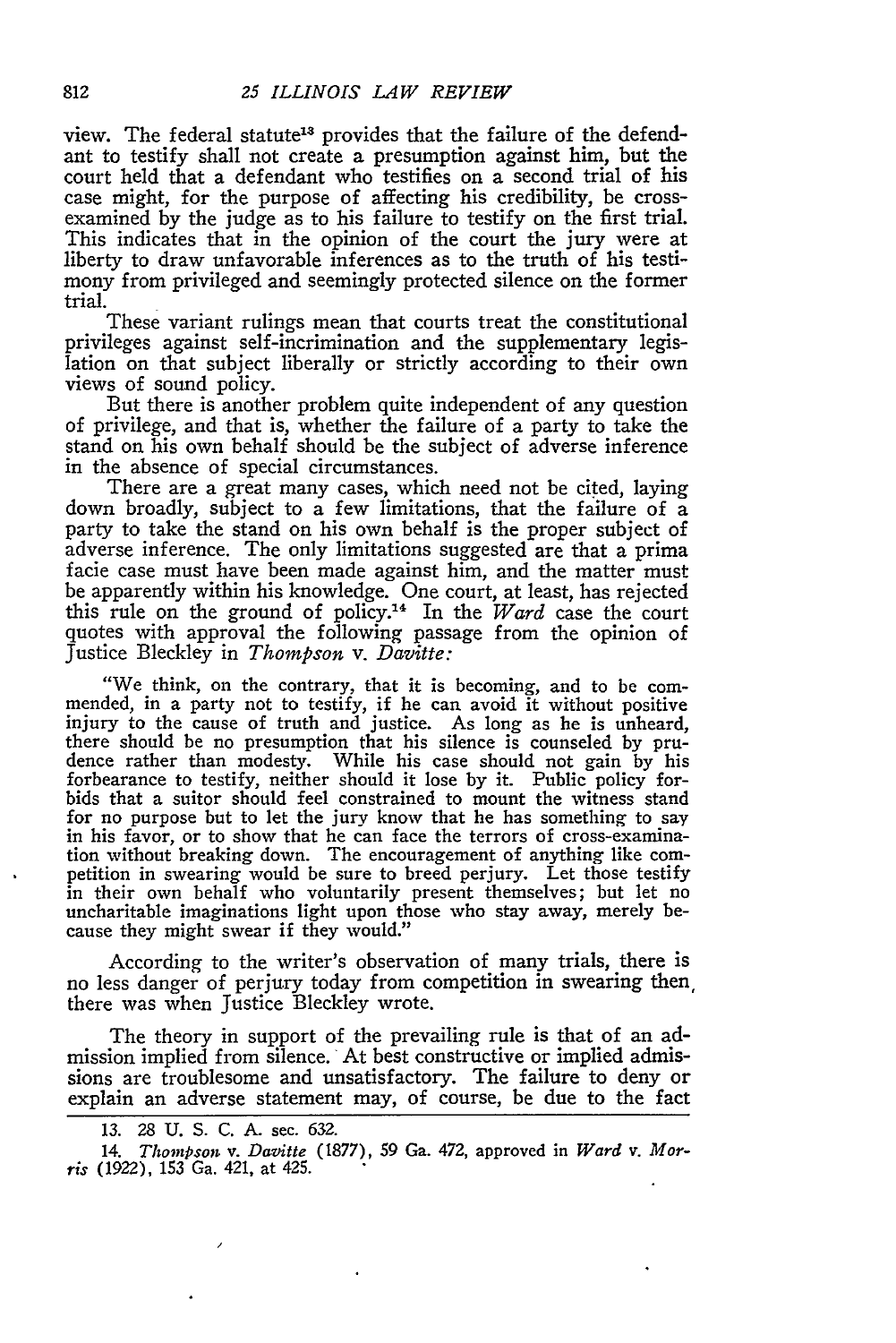that the party can not truthfully deny or explain, and is unwilling to lie. If that is really the case, there is a true admission. But silence may be due to various other causes, and, in that event, is not an admission at all. In that case, if treated as an admission, it is given a probative force which it ought not to have. The inherent difficulty is that generally there is no way of determining the true reason for the silence, and we do not know enough about human behavior under various conditions to apply a theory of probability.

For example, on arrest for some charge, the prisoner fails to deny or offer an explanation. This may be due to the fact that he has none to offer, or to the fact that he does not think it would do any good, or to the fact that he wishes legal advice before making any statement. Since there is no way of determining the true explanation, silence there is not usually admitted as an implied ad $m$ ission.<sup>15</sup>

A person receives a letter from a stranger making some demand on him or asserting some claim against him, and fails to answer it. Such failure may be due to the fact that he can not truthfully dispute the charge, or to the fact that he does not feel called on to notice it. Again since there is no way of determining the true explanation of the silence, the failure to answer such a letter is not received as an implied admission.<sup>16</sup>

On the other hand, A has a regular charge account with B, and fails to make any objection to the monthly statement sent to him. Under these conditions his 'failure to object is received as an implied admission.<sup>1</sup> "

We doubtless know enough about behavior under these conditions to say that most persons do object to erroneous bills, so that we have fair ground for concluding that the failure to object has real significance. A party takes the stand and testifies in his own behalf, but fails to deny or explain some adverse testimony about which he clearly has personal knowledge. In such a case his silence is the subject of comment and inference.<sup>18</sup>

Here again general experience is probably sufficient to enable us to conclude that the party could not truthfully deny or explain. If the instances noted indicate the true basis of implied admissions from silence, then to justify the evidential use of a party's failure to take the stand on his own behalf general observation and experience must indicate that in a majority of instances, absent unusual circumstances, the failure is due to his inability to deny or explain.

If we have no such basis in experience and observation, then there is no rational ground for treating the silence as an implied admission. It will not do to say, "I would take the stand to deny or explain if I could," and therefore this man's failure to deny or explain means his inability to do so. That is a hypothetical case, not an actual one.

- 17. *Wiggins v.* Burkham (1869) 10 Wall. (U. S.) 129. 18. *Caminetti v. United States* (1917) 242 U. S. 470.
- 

<sup>15.</sup> *Comm. v. Kenney* (1847) 12 Metc. (Mass.) 235.

<sup>16.</sup> *Leach* v. *Pierson* (1927) 275 U. S. 120.